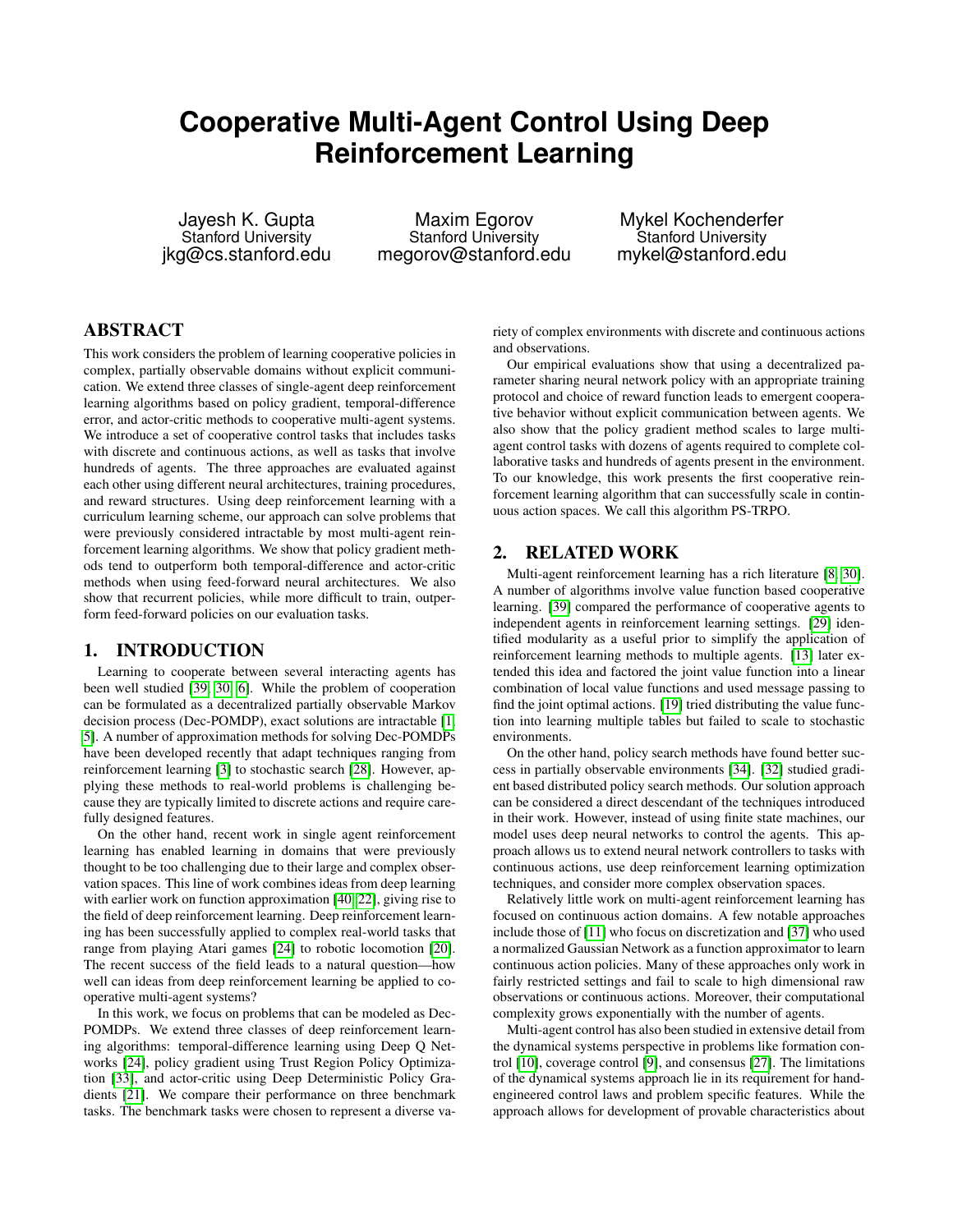the controller, it requires extensive domain knowledge and hand engineering. Overall, deep reinforcement learning provides a more general way to solve multi-agent problems without the need for hand-crafted features and heuristics by allowing the neural network to learn those properties of the controller directly from raw observations and reward signals.

Recent research has applied deep reinforcement learning to multi-agent problems. [\[38\]](#page-7-19) extended the DQN framework to independently train multiple agents. Specifically, they demonstrate how collaborative and competitive behavior can arise with the appropriate choice of reward structure in a two-player Pong game. More recently, [\[12\]](#page-7-20) and [\[36\]](#page-7-21) train multiple agents to learn a communication protocol to solve tasks with shared utility. They demonstrate end-to-end differentiable training using novel neural architectures. However, these examples work with either relatively few agents or simple observations and do not share our focus on decentralized control problems with high dimensional observations and continuous action spaces.

# 3. BACKGROUND

In this work, we consider multi-agent domains that are fully cooperative and partially observable. All agents are attempting to maximize the discounted sum of joint rewards. No single agent can observe the state of the environment. Instead, each agent receives a private observation that is correlated with that state. We assume the agents cannot explicitly communicate and must learn cooperative behavior only from their observations.

Formally, the problems considered in this work can be modeled as Dec-POMDPs defined by the tuple  $(\mathcal{I}, \mathcal{S}, \{\mathcal{A}_i\}, \{\mathcal{Z}_i\}, T, R, O)$ , where  $\mathcal I$  is a finite set of agents,  $\mathcal S$ is a set of states,  $\{A_i\}$  is a set of actions for each agent i,  $\{\mathcal{Z}_i\}$  is a set of observations for each agent  $i$ , and  $T$ ,  $R$ ,  $O$  are the joint transition, reward, and observation models, respectively. In this work, we consider problems where S, A, and  $\mathcal Z$  can be infinite to account for continuous domains. In the reinforcement learning setting, we do not know  $T$ ,  $R$ , or  $O$ , but instead have access to a generative model. It is natural to also consider a centralized model known as a multi-agent POMDP (MPOMDP), with joint action and observation models. The centralized nature of MPOMDPs makes them less effective at scaling to systems with many agents.

We briefly describe three single-agent deep reinforcement learning algorithms, including temporal-difference, actor-critic, and policy gradient approaches.

#### *3.0.1 Deep Q-Network*

The deep Q-network (DQN) algorithm [\[24\]](#page-7-5) is a temporaldifference method that uses a neural network to approximate the state-action value function:

$$
Q(s, a) = \max_{\pi} \mathbb{E} [r_t + \gamma r_{t+1} + \dots | s_t = s, a_t = a, \pi]
$$

DQN relies on an experience replay dataset  $\mathcal{D}_t = \{e_1, \ldots, e_t\},\$ which stores the agent's experiences  $e_t = (s_t, a_t, r_t, s_{t+1})$  to reduce correlations between observations. The experience consists of the current state  $s_t$ , the action the agent took  $a_t$ , the reward it received  $r_t$ , and the state it transitioned to  $s_{t+1}$ . The learning update at each iteration  $i$  uses a loss function based on the temporaldifference update:

$$
L_i(\theta_i) = \mathbb{E}_{(s,a,r,s') \sim \mathcal{D}} \left[ (r + \gamma \max_{a'} Q(s',a';\theta_i^-) - Q(s,a;\theta_i))^2 \right]
$$

where  $\theta_i$  and  $\theta_i^-$  are the parameters of the Q-networks and the target network respectively at iteration  $i$ , and the experience samples  $(s, a, r, s')$  are sampled uniformly from  $D$ . In partially observable domains where only observations  $o_t$  are available at time t instead of the entire state  $s_t$ , the experience takes the form  $e_t = (o_t, a_t, r_t, o_{t+1})$ . One of the limitations of DQN is that it cannot easily handle continuous action spaces.

#### *3.0.2 Deep Deterministic Policy Gradient*

Deep deterministic policy gradient (DDPG) combines the actorcritic and DQN approaches to learn policies in continuous action spaces. The goal in DDPG is to maintain a parameterized actor function  $\mu(s | \theta_\mu)$ , which deterministically maps states to actions while learning a critic  $Q(s, a)$  that estimates the value of stateaction pairs. The actor can be updated with the following optimization step:

$$
\nabla_{\theta_{\mu}} J \approx \mathbb{E}_{st \sim \rho_{\pi}} [\nabla_a Q(s, a \mid \theta_Q)|_{s=s_t, a=\mu(s_t)} \nabla_{\theta_{\mu}} \mu(s \mid \theta_{\mu})|_{s=s_t}]
$$

where  $\rho_{\pi}$  are transitions generated from a stochastic behavior policy  $\pi$ , typically represented with a Gaussian distribution centered at  $\mu(s | \theta^{\mu}).$ 

### *3.0.3 Trust Region Policy Optimization*

Trust region policy optimization (TRPO) [\[33\]](#page-7-7) is a policy gradient method that allows precise control of the expected policy improvement during the optimization step. At each iteration  $k$ , TRPO aims to solve the following constrained optimization problem by optimizing the stochastic policy  $\pi_{\theta}$ :

$$
\begin{array}{ll}\n\text{Maximize} & \mathbb{E}_{s \sim \rho_{\theta_k}, a \sim \pi_{\theta_k}} \left[ \frac{\pi_{\theta}(a|s)}{\pi_{\theta_k}(a|s)} A_{\theta_k}(s, a) \right] \\
\text{subject to} & \mathbb{E}_{s \sim \rho_{\theta_k}} \left[ D_{KL}(\pi_{\theta_k}(\cdot|s) || \pi_{\theta}(\cdot|s)) \right] \leq \Delta_{KL} \n\end{array}
$$

where  $\rho_{\theta} = \rho_{\pi_{\theta}}$  are the discounted state-visitation frequencies induced by  $\pi_{\theta}$ .  $A_{\theta_k}(s, a)$  is the advantage function, which can be estimated by the difference between the empirical returns and the baseline. We use a linear value function baseline in our experiments.  $D_{KL}$  is the KL divergence between the two policy distributions, and  $\Delta_{KL}$  is a step size parameter that controls the maximum change in policy per optimization step. The expectations in the expression can be evaluated using sample averages, and the policy can be represented by non-linear function approximators such as neural networks. The stochastic policy  $\pi_{\theta}$  can be represented by a categorical distribution when the actions of the agent are discrete and by a Gaussian distribution when the actions are continuous. We also found it useful to supplement these ideas from single agent

reinforcement learning with reward transformations and curriculum learning.

#### *3.0.4 Reward Structure*

There can be a benefit in assigning rewards to agents that does not necessarily match the actual objective. The concept of reward shaping [\[26\]](#page-7-22) involves modifying rewards to accelerate learning without changing the optimal policy and approximate Bayesian methods that add bonus reward to the objective reward to achieve optimism under uncertainty [\[17,](#page-7-23) [35\]](#page-7-24). When modeling a multi-agent system as a Dec-POMDP, rewards are shared jointly by all agents. In a centralized representation, the reward signal cannot be decomposed into separate components, and is equivalent to the joint reward in a Dec-POMDP. However, decentralized representations can allow us an alternative local reward representation allowing us to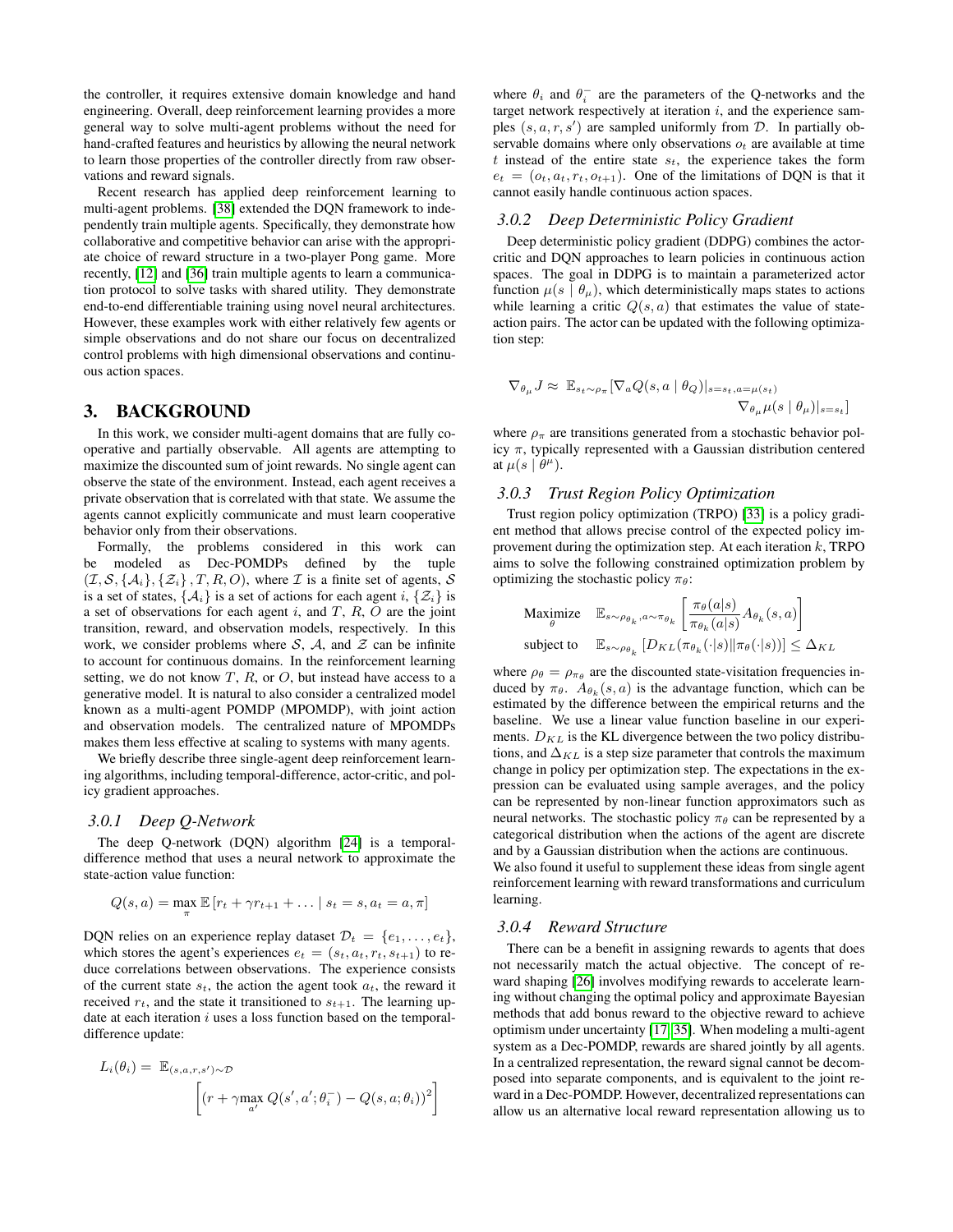assign credit in a more fine-grained manner. Local rewards can restrict the reward signal to only those agents that are involved in the success or failure at a task. [\[2\]](#page-6-5) have shown that such local information can help reduce the number of samples required for learning. As we will note later, this decomposition can drastically improve training time. The results are, however, still evaluated using the global reward.

# *3.0.5 Curriculum Learning*

Many reinforcement learning tasks are difficult to learn from scratch. It is often easier to learn a simple task first, and then build on that knowledge to solve the difficult task. This idea is known as curriculum learning [\[4\]](#page-6-6), and it can be extended to reinforcement learning problems with multiple cooperating agents. Formally, a curriculum  $\mathcal T$  is an ordered set of tasks organized by increasing difficulty. In cooperative multi-agent settings, the tasks in the curriculum become more difficult as the number of cooperating agents required to complete the task increases.

# 4. MULTI-AGENT DEEP REINFORCEMENT LEARNING

This section presents three training schemes for reinforcement learning that are applicable to multi-agent domains. We outline the advantages and disadvantages of each approach, and describe how each can be combined with deep reinforcement learning.

# 4.1 Centralized

The centralized learning approach assumes a joint model for the actions and observations of all the agents. A centralized policy maps the joint observation of all the agents to a joint action, and is equivalent to an MPOMDP policy. A major drawback of this approach is that it is centralized in both training and execution, and leads to an exponential growth in the observation and actions spaces with the number of agents. We address this intractability in part by factoring the action space of centralized multi-agent systems.

We first assume that the joint action can be factored into individual components for each agent. The factored centralized controller can then be represented as a set of independent sub-policies that map the joint observation to an action for a single agent. In the policy gradient approach this reduces to factoring the joint action probability as  $P(\vec{a}) = \prod_i P(a_i)$  where  $a_i$  are the individual actions of an agent. In practice, this means that the output of our neural network policy has to capture only the action distributions for each individual agent rather than the joint action distributions for all the agents. In systems with discrete actions, this reduces the size of the action space from  $|\mathcal{A}|^n$  to  $n|\mathcal{A}|$ , where n is the number of agents and  $A$  is the action space for a single agent (we assume homogeneous agents for simplicity). While this is a significant reduction in the size of the action space, the exponential growth in the observation spaces ultimately makes centralized controllers impractical for complex cooperative tasks.

#### 4.2 Concurrent

In concurrent learning, each agent learns its own individual policy. Concurrent policies map an agent's private observation to an action for that agent. Each agent's policy is independent. In the policy gradient approach, this means optimizing multiple policies simultaneously from the joint reward signal. One of the advantages of this approach is that it makes learning of heterogeneous policies easier. This can be beneficial in domains where agents may need to take on specific roles in order to coordinate and receive reward.

There are two major downsides to the concurrent training approach. First, training unique policies does not scale to large num-

<span id="page-2-1"></span>

| Algorithm 1 PS-TRPO                                                              |
|----------------------------------------------------------------------------------|
| <b>Input:</b> Initial policy parameters $\Theta_0$ , trust region size $\Delta$  |
| for $i \leftarrow 0, 1, \ldots$ do                                               |
| Rollout trajectories for all agents $\vec{\tau} \sim \pi_{\theta_{\tau}}$        |
| Compute advantage values $A_{\pi_{\theta_i}}(o^m, m, a^m)$ for each agent        |
| $m$ 's trajectory element.                                                       |
| Find $\pi_{\theta_{i+1}}$ maximizing Eq. (1)                                     |
| subject to $\overline{D}_{KL}(\pi_{\theta_i}    \pi_{\theta_{i+1}}) \leq \Delta$ |

bers of agents. Because the agents do not share experience with each other, this approach adds additional sample complexity to the reinforcement learning task. During training, the approach requires a policy for each agent, which can add significant computational and memory burdens when the policies are represented by complex models like neural networks. Second, as the agents are learning and adjusting their policies, the change in the policies make the environment dynamics non-stationary. This could lead to instability, and is particularly problematic in deep reinforcement learning approaches based on experience replay. Stored experiences can be quickly rendered obsolete due to the changing dynamics of other agents.

#### 4.3 Parameter Sharing

If the agents are homogeneous, their policies may be trained more efficiently using parameter sharing. In the parameter sharing approach, we allow all the agents to share the parameters of a single policy. This allows the policy to be trained with the experiences of all agents simultaneously. However, it still allows different behavior between agents because each agent receives different observations, which includes their respective index. In this work, we focus on the decentralized parameter sharing training protocol because we found it to be the most scalable approach out of the three described in this section. In this protocol, the control is decentralized but the learning is not. In the remainder of the paper, all training schemes are assumed to be parameter sharing unless stated otherwise.

Algorithm [1](#page-2-1) describes a policy gradient version of the parameter sharing training approach based on single agent TRPO [\[33\]](#page-7-7). We first initialize the policy network and set the step size parameter. At each iteration of the algorithm, the decentralized policy is used to sample trajectories from each agent. The batch of trajectories from all the agents is used to compute the advantage value and maximize the following objective:

<span id="page-2-0"></span>
$$
L(\theta) = \mathbb{E}_{o \sim \rho_{\theta_k}, a \sim \pi_{\theta_k}} \left[ \frac{\pi_{\theta}(a \mid o, m)}{\pi_{\theta_k}(a \mid o, m)} A_{\theta_k}(o, m, a) \right]
$$
 (1)

where  $m$  is the agent index. The results of the optimization are used to compute the parameter update for the policy. So long as the agents can execute decentralized policies with shared parameters, both DDPG and DQN can be extended to multi-agent systems in a similar manner.

# 5. EXPERIMENTS

This section presents empirical results that compare the performance of multi-agent extensions of TRPO, DDPG, and DQN in cooperative settings. We present three tasks that aim to demonstrate coordination in different domains including tasks with both discrete and continuous control: pursuit-evasion, waterworld, and coordinating bipedal walkers. For discrete action tasks, we compare TRPO to DQN, and for continuous action tasks we compare TRPO to DDPG. For the policy gradient approach, we examine a few neural network architectures including feed-forward MLP and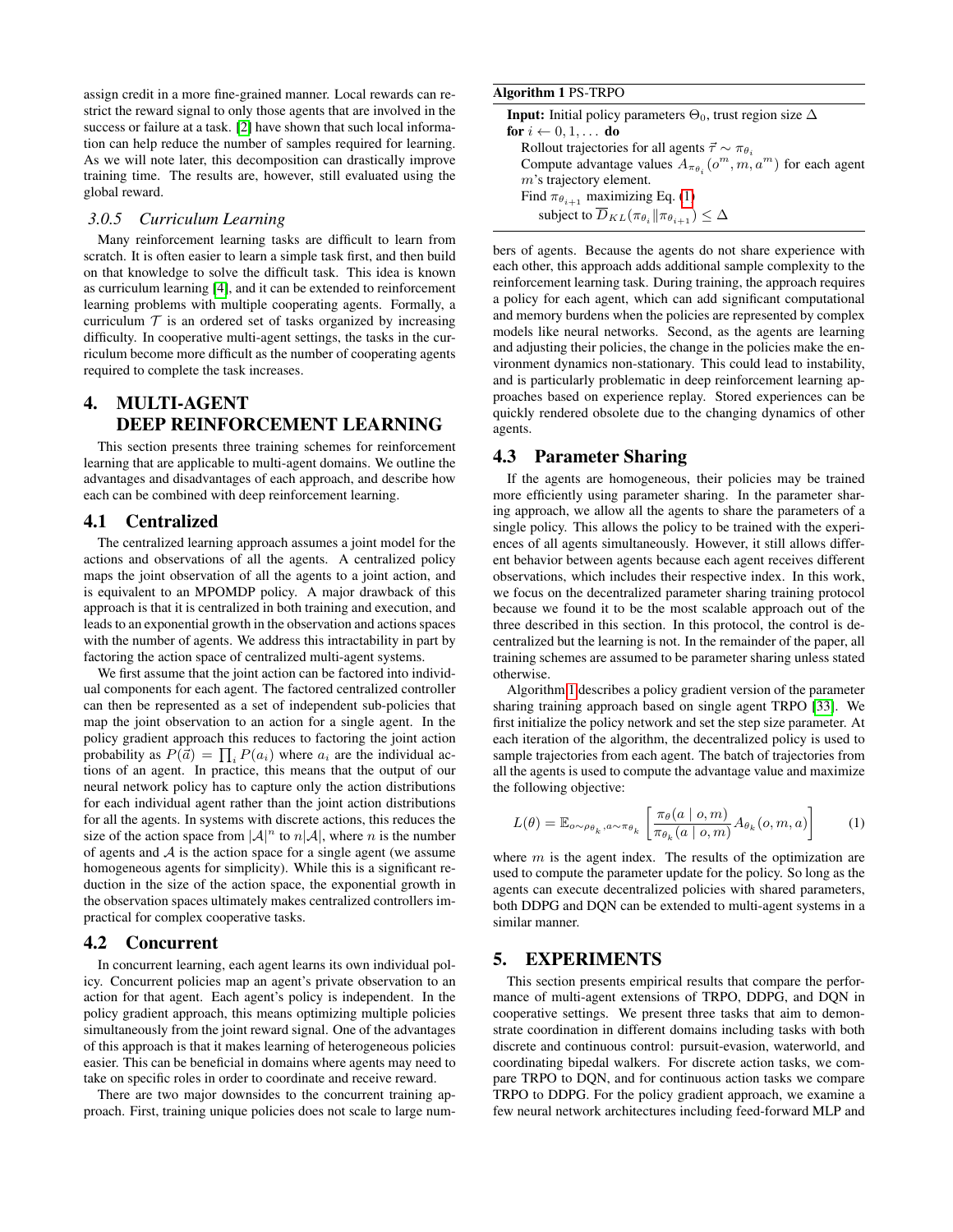<span id="page-3-0"></span>

Figure 1: Examples of three cooperative domains.

CNN for reactive policies and GRU for recurrent policies. We also examine the effects of centralized, concurrent, and decentralized training schemes as well as two reward mechanisms that are relevant to multi-agent domains. The results are compared against each other and against a heuristic hand-crafted baseline for each task. We also compare the performance of PS-TRPO to a traditional Dec-POMDP dynamic programming approach on a small, discrete problem.

We consider three types of neural network architectures in this work — fully connected, recurrent, and convolutional. With policy gradients, for both discrete and continuous control tasks we use a fully connected multi-layer perceptron (MLP) network with three hidden layers consisting of 100, 50, and 25 hidden units with tanh nonlinearities. For discrete tasks, the network outputs a categorical distribution over actions while for continuous tasks, it outputs the mean of the Gaussian distribution. We also consider recurrent neural networks with 32 gated recurrent units (GRU). Although recurrent policies are more difficult to train than MLP policies, they improve performance in partially observable domains by learning a hidden state vector that represents information about the history of observations seen by the agent. We also use the MLP network described above as an observation feature extractor. These extracted features are then passed into the GRU network. For tasks with observations that can be represented with spatially correlated images, we also show the use of convolutional neural networks (CNNs).

The DDPG and DQN benchmarks train a deterministic policy represented by a feed-forward network with two hidden layers, consisting of 400 and 300 hidden units with rectified linear units as activations. In the case of DDPG, the same network architecture is used for the policy and the state-action value function.

In all our experiments, we use the discount factor  $\gamma = 0.99$ . For PS-TRPO, we set the step size parameter to  $\Delta = 0.01$ , and constrain the size of each batch to a maximum of 24000 time-steps. For DDPG and DQN, we used batch sizes of 32, learning rate of  $1 \times 10^{-3}$  for the state-action value function and  $1 \times 10^{-4}$  for the policy network.

#### 5.1 Discrete Control Task

Pursuit is a standard task for benchmarking multi-agent algorithms [\[41\]](#page-7-25). The pursuit-evasion domain consists of two sets of agents: evaders and pursuers. The evaders are trying to avoid pursuers, while the pursuers are trying to catch the evaders. The action and observation spaces in this problem are discrete. The agents interact on a two-dimensional grid, and an evader is considered caught if it is surrounded by pursuers on four sides. In order to catch the evaders, the pursuers must learn to cooperate by trapping the evaders on all sides. When the pursuers catch an evader, they receive a reward. This reward was set to 5. We also needed a shaping reward of 0.01 for encountering an evader to ease exploration. For simplicity, the evaders follow a uniform random policy. The domain contains obstacles through which the agents cannot pass. Each pursuer receives a range-limited observation of its surroundings, and must choose between five actions Stay, Go East, Go West, Go South, Go North. The observations contain information about the agent's surroundings, including the location of nearby pursuers, evaders, and obstacles. The example in Fig. [1a](#page-3-0) shows a  $32 \times 32$  grid world with randomly generated obstacles, 20 pursuers (denoted by red stars), and 20 evaders (denoted by blue stars). The square box surrounding the pursuers indicates their observation range.

We first compared the performance of the three training schemes with a feed-forward MLP policy using TRPO as the policy gradi-ent approach. The results are shown in Fig. [2a](#page-4-0) for a  $16 \times 16$  grid, 8 pursuers with an observation range of 7, and 30 evaders. While only 4 cooperating agents are needed to complete the task, our policy learns to break up the pursuers into teams of 4 when there are more than 4 pursuers interacting with each other. The plot shows the returns from the heuristic policy which serves as a baseline for our experiments. The heuristic policy moves the pursuer towards the closest evader if they are within observation range, otherwise it selects a random action. From Fig. [2a,](#page-4-0) it is clear that for a policy parameterized by an MLP, decentralized and concurrent training do better than centralized. Because the observation is image-like (see Fig. [5\)](#page-5-0) with spatial correlations present in each observation dimension, we can leverage the ability of convolutional neural networks to better capture these correlations. In the pursuit task, the CNN policy tends to outperform the MLP policy. We also compared this behavior with a GRU network parameterized policy and found a similar trend. Decentralized training consistently outperformed centralized training. Visualizations also showed consistent attempts by the agents to herd together the evaders in a coordinated manner.

We then compared the training behavior of global and local rewards. We found that using local rewards consistently improved convergence during training. An example of this difference for the pursuit evasion problem is shown in Fig. [4.](#page-5-1)

We compared the behavior of DQN against our policy gradient approach PS-TRPO. As can be seen from Fig. [3,](#page-4-1) DQN does not perform as well as the policy gradient based PS-TRPO. We hypothesize that an important factor in DQN's inability to learn a good controller in the decentralized setting is the non-stationarity of the problem.

### 5.2 Comparison to Traditional Method

Traditional reinforcement learning and Dec-POMDP approaches find it difficult to handle problems with continuous action spaces and scale to problems with large numbers of agents. We compare the performance of PS-TRPO against a traditional approach for solving Dec-POMDPs based on Joint Equilibrium search for policies (JESP) [\[25\]](#page-7-26) on a small-scale pursuit problem. The approach we use as comparison resembles JESP in that it finds a policy that maximizes the joint expected reward for one agent at a time, while keeping the policies of all the other agents fixed. The process is repeated until an equilibrium is reached. In our approach, we use the fast informed bound (FIB) algorithm [\[14\]](#page-7-27) to perform the policy optimization of a single agent.

The pursuit problem is set on a  $5 \times 5$  grid with a square obstruction in the middle. There is a single evader and two pursuers. Both of the pursuers must occupy the same location as the evader in order to catch it and obtain a reward. This problem has a total of

<span id="page-3-1"></span>Table 1: Average returns on small-scale pursuit problem

|                                                 | <b>PS-TRPO</b> | FIR |
|-------------------------------------------------|----------------|-----|
| Average Returns $9.36 \pm 0.52$ $9.29 \pm 0.65$ |                |     |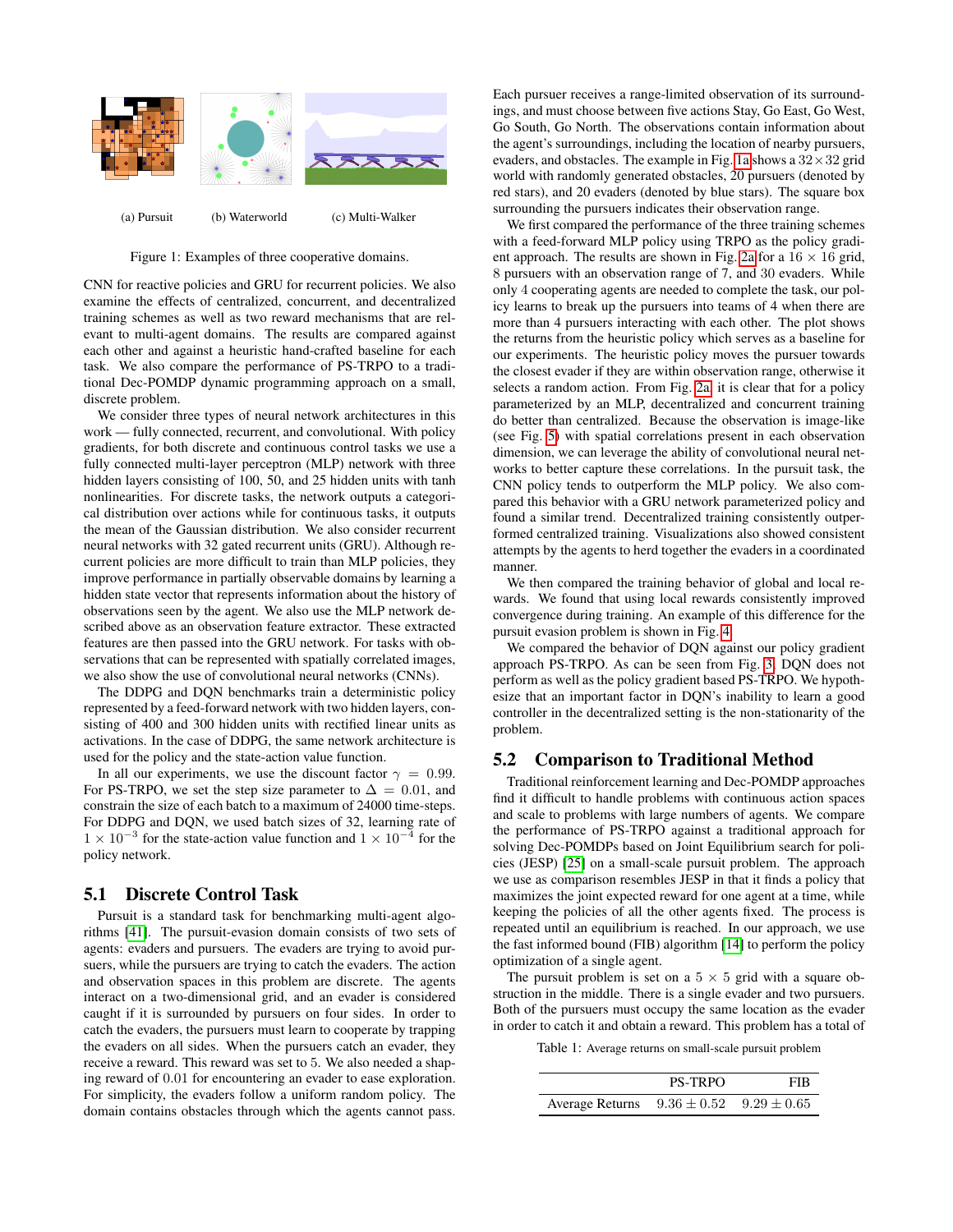<span id="page-4-0"></span>

Figure 2: Normalized average returns for multi-agent policies. A random policy has zero normalized average return. Error bars represent standard error. Results from Wilcoxon test suggest that these differences are significant ( $p < 0.05$ ) except for the difference between centralized GRU and decentralized GRU for the waterworld domain.

<span id="page-4-1"></span>

Figure 3: Average returns comparing PS-TRPO and DQN/DDPG in Pursuit and Multi-Walker Domains.

15625 states and 729 observations. The results comparing the average performance and their standard errors of PS-TRPO and FIB policies averaged over 100 simulations are shown in Table [1.](#page-3-1) The results demonstrate that PS-TRPO performs as well as the traditional approaches on the small problem, and has the ability to scale to large and continuous spaces.

# 5.3 Continuous Control Tasks

We next evaluated the algorithm's performance on continuous control tasks. First, we extended the above mentioned pursuitevasion problem to a continuous domain. The extension is based on the single agent waterworld domain used by [\[15\]](#page-7-28) . In this task, agents need to cooperate to capture moving food targets while avoiding poison targets. Both the observation and action spaces are continuous, and the agents move around by applying a twodimensional force. Each agent has 30 range-limited sensors facing outward with uniform angular spacing. The sensors are used to make distance and velocity measurements of other agents, food targets and poison targets, resulting in a 212-dimensional observation for each agent. The agents receive a reward each time they collaborate to capture a food target, and are penalized when they collide with a poison target. They also receive an action penalty defined as the square norm of the force applied. In our experiments, the food reward was set to 10 and the poison penalty was  $-1$ . We also added a reward of 0.01 for encountering the food targets to ease exploration.

We used policy gradients to compare the proposed training schemes and found that decentralized and concurrent approaches outperformed centralized training for continuous tasks as well (Fig. [2b\)](#page-4-0). The policies were trained in environments with 16 agents, where at least 8 agents need to cooperate to catch a food target. The waterworld heuristic policy moves the agents towards a food target or an ally and away from the poison target. We also found that a reactive policy performed better than a recurrent one. We believe this is caused by the difficulty of training recurrent networks compared to simpler feedforward ones with highdimensional observations.

Finally, we tested our algorithm on a more difficult continuous control locomotion task that is based on the BipedalWalker environment from OpenAI gym [\[7\]](#page-6-7). The domain consists of multiple bipedal walkers that can actuate the joints in each of their legs. At the start of each simulation, a package is placed on top of the walkers. The package is large enough that it stretches across all of the walkers, and is too large for a single walker to move on its own. The walkers must learn how to move forward and to coordinate with other agents in order to keep the package balanced while navigating a complex terrain. An example environment with five walkers is shown in Fig. [1c.](#page-3-0)

The multi-walker domain also consists of continuous observation and action spaces. The walkers control torques in the two joints on each of their legs for a total of 4 action variables. Each walker receives noisy lidar measurements of the terrain as well as displacement information about its two neighboring walkers and the package for a total of 32 observation variables. The agents are rewarded for moving the package forward, and are penalized when the package touches the ground. An episode ends when the walkers reach the edge of the terrain or when the package touches the ground. In our experiments, dropping the package had a penalty of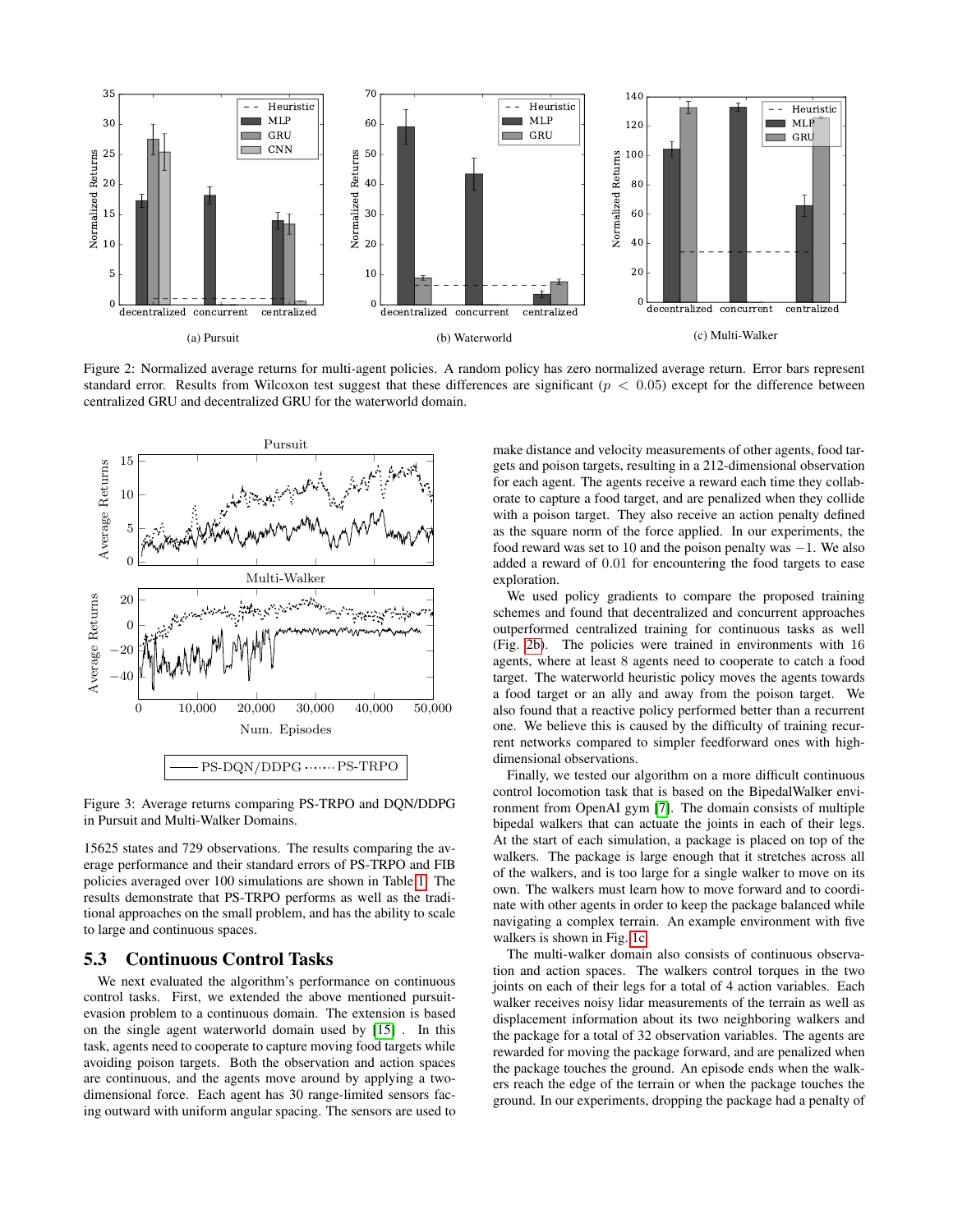<span id="page-5-1"></span>

Figure 4: Average returns for decentralized multi-agent policies with global and local rewards.

−100 while moving forward had a reward of 1.

We set the number of agents in the environment to 3 and use TRPO to learn stochastic policies parameterized by either MLP or GRU with different training schemes (see Fig. [2c\)](#page-4-0). Our experiments again confirmed that decentralized and concurrent schemes outperform the centralized training scheme. We see a remarkable improvement in performance between the GRU and MLP policy using the decentralized behavior, indicating that taking the observation history into account is important in the multi-walker domain. Visualizing the policies showed consistent intelligent behavior in the agents coordinating and pushing the box forward without letting it fall down.

<span id="page-5-0"></span>We also compared DDPG against our PS-TRPO approach and again found that PS-TRPO based on policy gradient worked better



Figure 5: Image like representation of an observation in the pursuit evasion domain. The locations of each entity (pursuers, evaders, and obstacles) are represented as bitmaps in their respective channels.

<span id="page-5-2"></span>

Figure 6: Performance as a function of the number of iteration for different neural architectures in the pursuit domain with 200 agents. At least 16 agents need to occupy the same cell to capture an evader.

<span id="page-5-3"></span>

Figure 7: Performance of multi-walker policies as a function of the number of agents during training. Each data point in the decentralized, centralized, and concurrent curves was generated by training and evaluating a policy with a fixed number of agents. The curriculum curve was generated by evaluating a single policy with varying number of agents.

than DDPG, as can be seen in Fig. [3.](#page-4-1)

## 5.4 Scaling

We next studied how well the decentralized method scales to larger observation spaces and many agents.

For the discrete pursuit-evasion problem, we first test PS-TRPO on a large  $128 \times 128$  environment with 200 pursuers and evaders with at least 16 agents required to capture an evader. While a large number of agents are present in the environment, only 16 of them need to cooperate to achieve the capture task. Each observation is a four channel  $21 \times 21$  image, making the observation space 1764 dimensional. To test the behavior when a large number of agents need to cooperate, we modified the task so that agents receive a reward when the cooperating agents all occupy the same cell to capture an evader. However, we found the reactive policy learned with an MLP representation to be unsatisfactory. Therefore, to leverage the ability of a convolutional neural network to capture spatial locality in the input space, we represent the local observations of an agent as an image with nearby pursuers, evaders, and obstacles presented as different channels in the image. As can be seen in Fig. [6,](#page-5-2) this representation allows us to scale our method to a fairly large number of cooperating agents and results in intelligent behavior.

We also studied how the performance of cooperative policies scales with increasing number of agents for different training schemes. Figure [7](#page-5-3) shows the degrading performance of PS-TRPO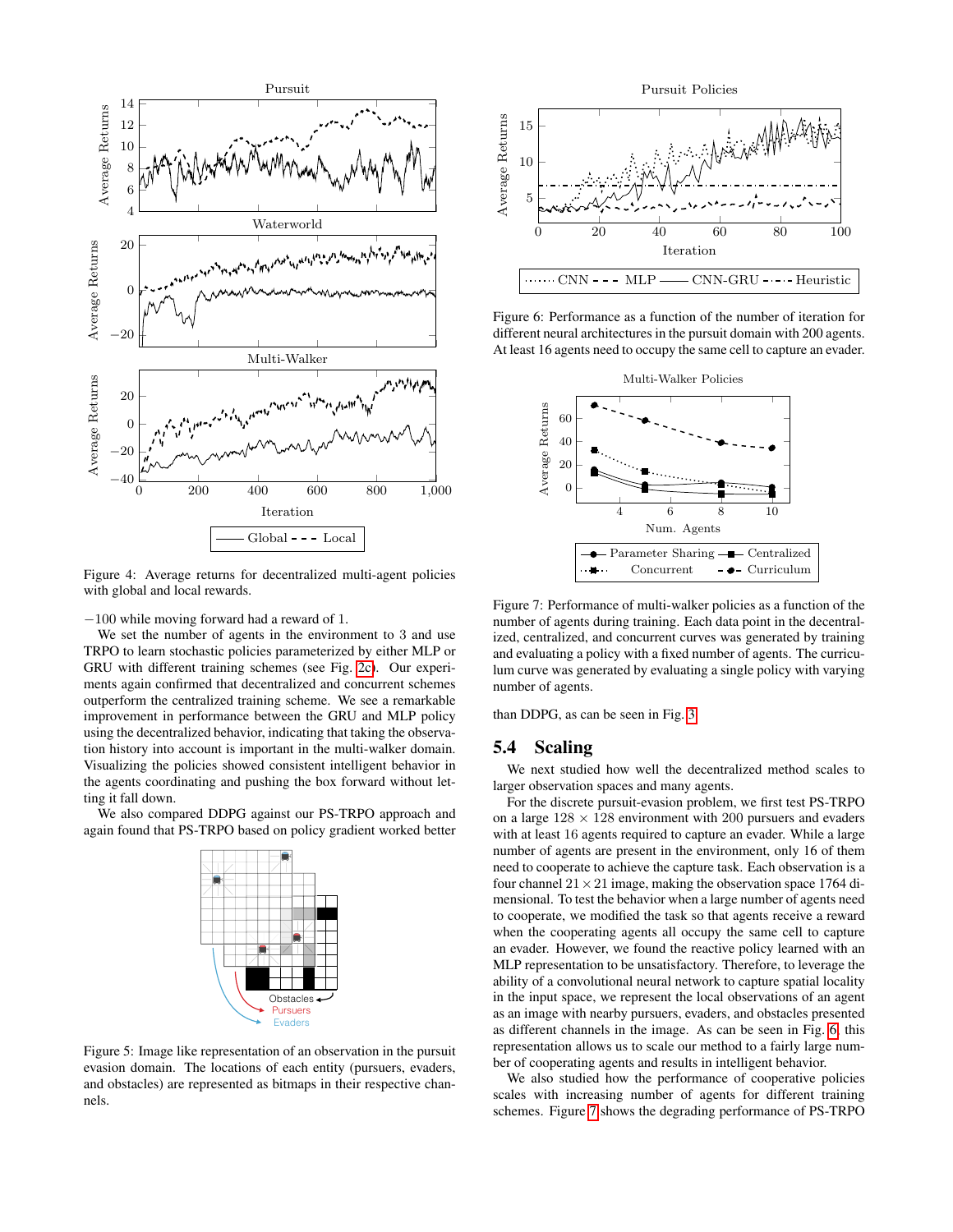#### <span id="page-6-8"></span>Algorithm 2 Curriculum Training

**Input:** Curriculum  $\mathcal{T}$ , Iteration n, Policy  $\pi_{\Theta}$ ,  $r_{\text{threshold}}$  $\alpha_{\mathcal{T}} \leftarrow [\text{length}(\mathcal{T}), 1, 1, \ldots]$ while  $r_{\min} < r_{\text{threshold}}$  do {Sample task from the task distribution.}  $w \sim \text{Dirichlet}(\alpha_{\mathcal{T}})$  $i \sim$  Categorical $(w)$ {Apply optimization step for a few iterations.} PS-TRPO  $(\mathcal{T}_i, \pi_\theta, n)$ { $e_{\text{curr}}$  is the task with the highest weight  $\alpha_{\mathcal{T}}$ .}  $r_{e_{\text{curr}}} \leftarrow \text{Evaluate}(\pi_{\theta}, e_{\text{curr}})$ if  $r_{e_{\text{curr}}} > r_{\text{threshold}}$  then Circular shift  $\alpha_{\mathcal{T}}$  weights to the next task {Find the minimum average reward across tasks.}  $r_{\min} \leftarrow \min_{\mathcal{T}} \mathbb{E} r_{\mathcal{T}}$ 

policies as the number of agents increases. The decreases in performance are in part due to the increasing difficulty of the reinforcement learning task as the number of cooperating agents grows.

We investigated how a curriculum learning scheme can help scale the multi-walker problem in the number of agents. An intuitive curriculum for this problem is over the number of agents, and so we define a curriculum with the number of agents in the environment ranging from 2 to 10. Because the policies are decentralized, they can be evaluated on tasks with any number of cooperating agents regardless of the number of cooperating agents present during training. Unfortunately, we found that decentralized policies trained on a few agents often fails to generalize to larger numbers of agents. We therefore define a Dirichlet distribution for this range of tasks with higher probability assigned to the simplest task (with 2 agents). We then sample an environment from this distribution over the tasks in the curriculum and optimize the policy with PS-TRPO for a few iterations. Once the expected reward for the most likely environment reaches a threshold, we change the distribution such that the next environment is most likely. We continue this curriculum until the expected reward in all environments reaches the defined threshold. Algorithm [2](#page-6-8) describes this process. As can be seen in Fig. [7,](#page-5-3) the resulting policy outperforms policies trained without the curriculum. We believe this improvement in performance is due to two reasons: a) The distribution over environments provides a regularization effect, helping avoid local minima during optimization, and b) It partially addresses the exploration problem by smoothly increasing the difficulty of the policy to be learned.

One potential issue with this experiment is that the curriculum scheme observed more episodes than the ones without curriculum. However, we believe that it's still an improvement because we do see convergence, albeit to a worse optima, while learning without curriculum as well.

# 6. CONCLUSION

Despite the advances in decentralized control and reinforcement learning over recent years, learning cooperative policies in multiagent systems remains a challenge. The difficulties lie in scalability to high-dimensional observation spaces and to large numbers of agents, accommodating partial observability, and handling continuous action spaces. In this work, we extended three deep reinforcement learning algorithms to the cooperative multi-agent context, and applied them to three high-dimensional, partially observable domains with many agents.

Our empirical evaluations show that PS-TRPO policies have substantially better performance than DQN and DDPG in collaborative multi-agent domains. We suspect that DQN and DDPG perform poorly in systems with multiple learners due to the non-stationarity of the system dynamics caused by the changing policies of the agents. The non-stationary nature of the system makes experience replay samples obsolete and negatively impacts training. One potential way to address this problem is by disabling experience replay and instead relying on asynchronous training [\[23\]](#page-7-29). A more detailed investigation is left for future work. Finally, we presented empirical results on three multi-agent learning problems, demonstrating that PS-TRPO can scale to systems with large numbers of agents and perform well in domains with continuous action spaces.

There are several areas for future work. To improve scalability of the proposed approach for larger numbers of cooperating agents further work is needed. Two major challenges in multi-agent systems are accommodating reward sparsity through intelligent domain exploration and incorporating high-level task abstractions and hierarchy [\[31\]](#page-7-30). These are acute forms of similar challenges in the single agent learning. Recently, curiosity based information gain maximizing exploration strategy was explored by [\[16\]](#page-7-31). Similar ideas could be adapted to maximize information gain not only about the environment's dynamics, but the dynamics of an agent's behavior as well. Correspondingly, hierarchical value functions were integrated with deep reinforcement learning [\[18\]](#page-7-32). Incorporating task hierarchies in a multi-agent system would allow us to tackle learning specialization and heterogeneous behavior.

The source code for this work can be found at <https://github.com/sisl/MADRL>.

# 7. ACKNOWLEDGEMENTS

This work was supported by Army AHPCRC grant W911NF-07- 2-0027. The authors would like to thank the anonymous reviewers for their helpful comments.

# **REFERENCES**

- <span id="page-6-1"></span>[1] C. Amato, G. Chowdhary, A. Geramifard, N. K. Ure, and M. J. Kochenderfer. Decentralized control of partially observable Markov decision processes. In *IEEE Conference on Decision and Control (CDC)*, Florence, Italy, 2013.
- <span id="page-6-5"></span>[2] D. Bagnell and A. Y. Ng. On local rewards and scaling distributed reinforcement learning. In *Advances in Neural Information Processing Systems*, pages 91–98, 2005.
- <span id="page-6-3"></span>[3] B. Banerjee, J. Lyle, L. Kraemer, and R. Yellamraju. Sample bounded distributed reinforcement learning for decentralized pomdps. In *AAAI Conference on Artificial Intelligence (AAAI)*, 2012.
- <span id="page-6-6"></span>[4] Y. Bengio, J. Louradour, R. Collobert, and J. Weston. Curriculum learning. In *International Conference on Machine Learning (ICML)*, pages 41–48, 14 June 2009.
- <span id="page-6-2"></span>[5] D. S. Bernstein, S. Zilberstein, and N. Immerman. The complexity of decentralized control of Markov decision processes. In *Conference on Uncertainty in Artificial Intelligence (UAI)*, pages 32–37. Morgan Kaufmann, 2000.
- <span id="page-6-0"></span>[6] D. Bloembergen, K. Tuyls, D. Hennes, and M. Kaisers. Evolutionary dynamics of multi-agent learning: a survey. *Journal of Artificial Intelligence Research*, 53:659–697, 2015.
- <span id="page-6-7"></span>[7] G. Brockman, V. Cheung, L. Pettersson, J. Schneider, J. Schulman, J. Tang, and W. Zaremba. OpenAI Gym, 2016.
- <span id="page-6-4"></span>[8] L. Busoniu, R. Babuska, and B. D. Schutter. Multi-Agent reinforcement learning: A survey. In *International Conference on Control, Automation, Robotics and Vision*, volume 527, pages 1–6, Dec. 2006.